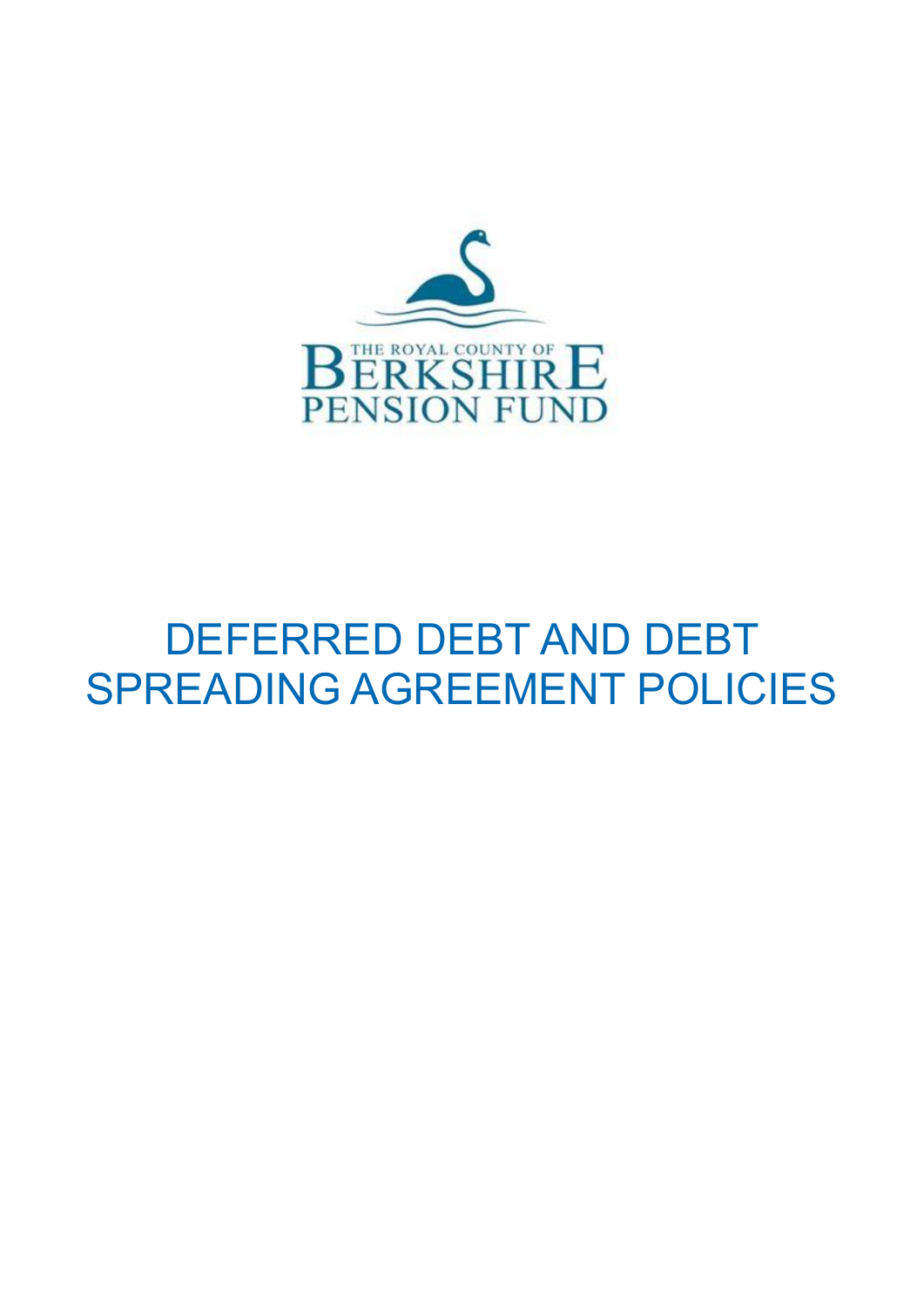## **Contents**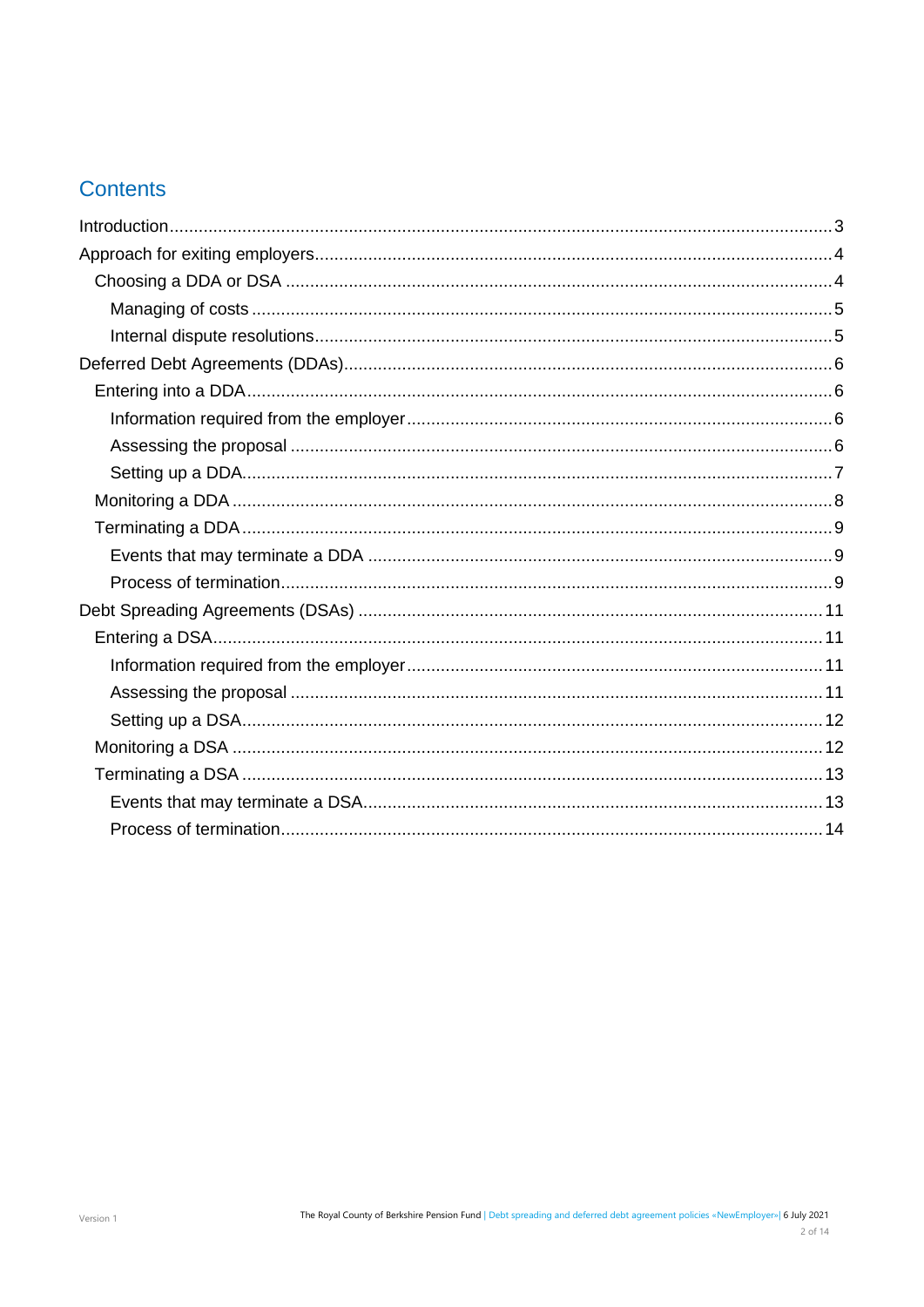## <span id="page-2-0"></span>**Introduction**

This document sets out The Royal County of Berkshire Pension Fund's policy on deferred debt agreements (DDAs) and debt spreading agreements (DSAs) for exiting employers.

The Royal County of Berkshire Pension Fund (the Fund) is part of the Local Government Pension Scheme (LGPS), a defined benefit statutory scheme administered in accordance with the Local Government Pension Scheme Regulations 2013 (the Regulations) as amended.

When a Scheme employer becomes an exiting employer under Regulation 64, the Fund Actuary is required to carry out a valuation to determine the exit payment due from the exiting employer to the Fund, or the excess of assets in the Fund relating to that employer. Where an exit payment is due, the expectation is that the employer settles this debt immediately through a single cash payment. However, if the employer provides evidence that this is not possible, there are two alternatives available: Regulation 64(7A) enables the administering authority to enter into a deferred debt agreement with the employer while Regulation 64B enables the administering authority to enter into a debt spreading agreement.

Under a DDA, the exiting employer becomes a deferred employer in the Fund (i.e. they remain as a Scheme employer but with no active members) and remains responsible for paying the secondary rate of contributions to fund their deficit. The secondary rate of contributions will be reviewed at each actuarial valuation until the termination of the agreement.

Under a DSA, the cessation debt is crystallised and spread, with interest, over a period deemed reasonable by the administering authority having regard to the views of the Fund Actuary.

Whilst a DSA involves crystallising the cessation debt and the employer's only obligation is to settle this set amount, in a DDA the employer remains in the Fund as a Scheme employer and is exposed to the same risks (unless agreed otherwise with the administering authority) as active employers in the Fund (e.g. investment, interest rate, inflation, longevity and regulatory risks) meaning that the deficit will change over time.

This policy document sets out the administering authority's policy for entering into, monitoring and terminating a DDA or DSA.

These policies have been prepared by the administering authority following advice from the Fund Actuary and following consultation with the Fund's Scheme employers. In drafting this policy document, the administering authority has taken into consideration the statutory guidance on preparing and maintaining policies on employer exit payments and deferred debt agreements which was issued by the Ministry of Housing, Communities and Local Government, and the Scheme Advisory Board's guide to employer flexibilities.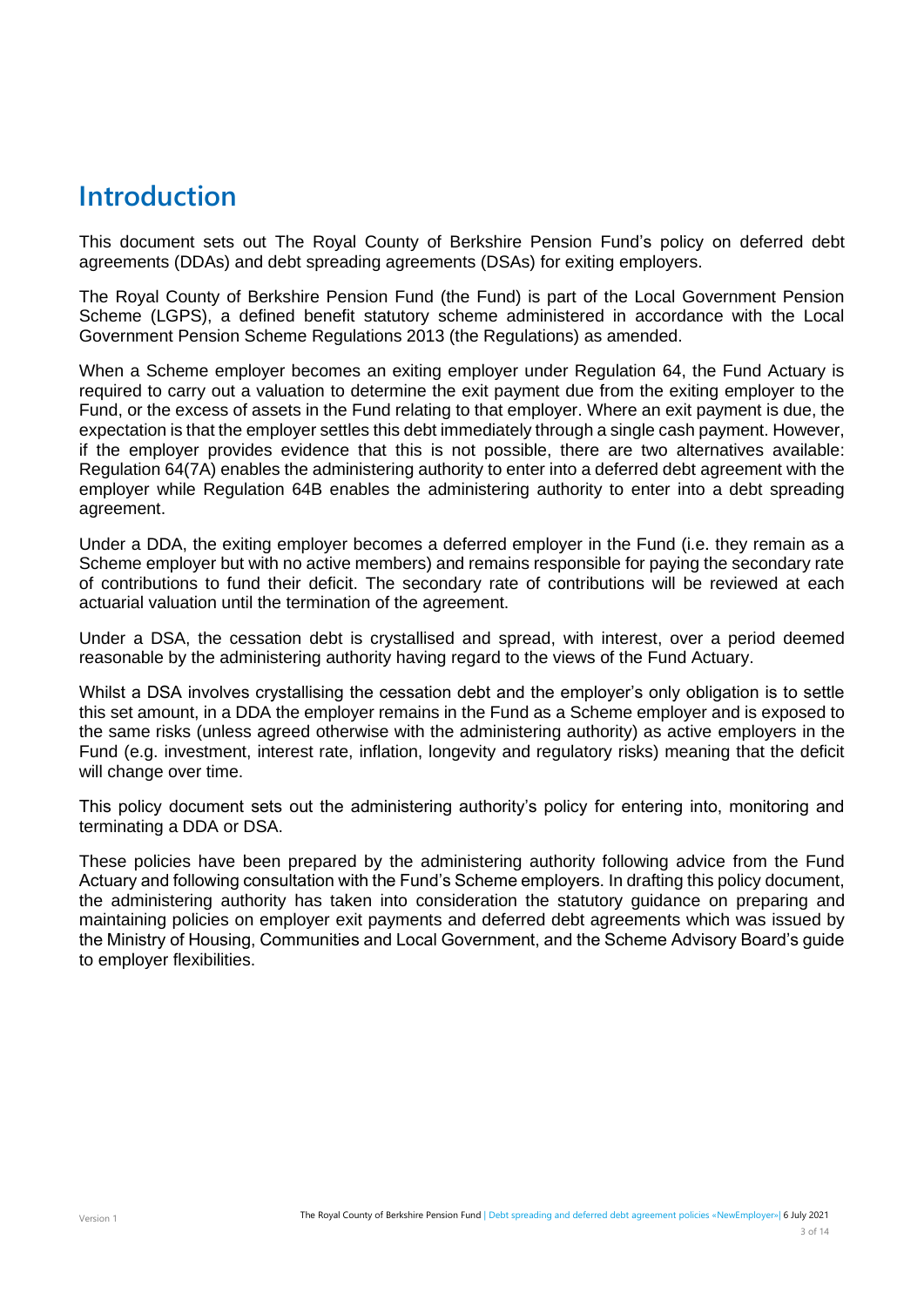## <span id="page-3-0"></span>**Approach for exiting employers**

In the event that an employer becomes an exiting employer and an exit payment is identified, the Fund should seek to receive a payment from the exiting employer equal to the exit payment in full.

The administering authority makes the exiting employer aware an exit payment is due by providing a cessation valuation report produced by the Fund Actuary. Details of the Fund's cessation policy can be found in the Fund's Funding Strategy Statement (FSS).

The default position is that the employer is required to make an exit payment in full immediately. However, if required, the exiting employer can inform the administering authority, along with evidence, that they are unable to do so and may request to enter either a DDA or DSA. If the administering authority is satisfied with the evidence provided, the DDA or DSA process may proceed.

Requests should be submitted within 21 days of receiving confirmation of the exit payment required, or otherwise the exit payment should be paid to the Fund in full within 28 days as per the Fund's Pension Administration Strategy.

Where possible, the administering authority encourages employers who are approaching exit and suspect they will have a deficit to engage with the administering authority in advance in order to understand the options that may be available. An indicative cessation report can be produced to form the basis of discussions.

## <span id="page-3-1"></span>**Choosing a DDA or DSA**

Consideration needs to be given as to which approach is the most appropriate in each case. A DDA may be appropriate if:

- the employer temporarily has no active members but expects it may return to active employer status in future. However, please note that if the plan is for active members to join within three years then perhaps a suspension notice may be more appropriate;
- the employer wants to minimise costs by potentially benefitting from the upside of the pensions risks it would remain exposed to and therefore does not want to crystallise its debt by becoming an exiting employer. In this case the administering authority may be willing to defer crystallisation of the cessation debt for an appropriately significant period of time, subject to the strength of the employer's covenant or security provided;
- initial affordability of the full exit payment is low but there is a prospect of increased affordability in the future, or the payment can only be afforded over a long period and therefore a DDA enables the position to be updated over time in light of changing funding positions; and/or
- the employer has a weak covenant but is not faced with imminent insolvency and must rely on future investment returns to fully or partially fund the exit payment. The administering authority may agree that doing so over an appropriate long period is better for the Fund than risking immediate insolvency of the employer.

On the other hand, it may be more appropriate to enter a DSA if:

• the employer does not intend to employ any more active members and therefore is not expected to resume active employer status;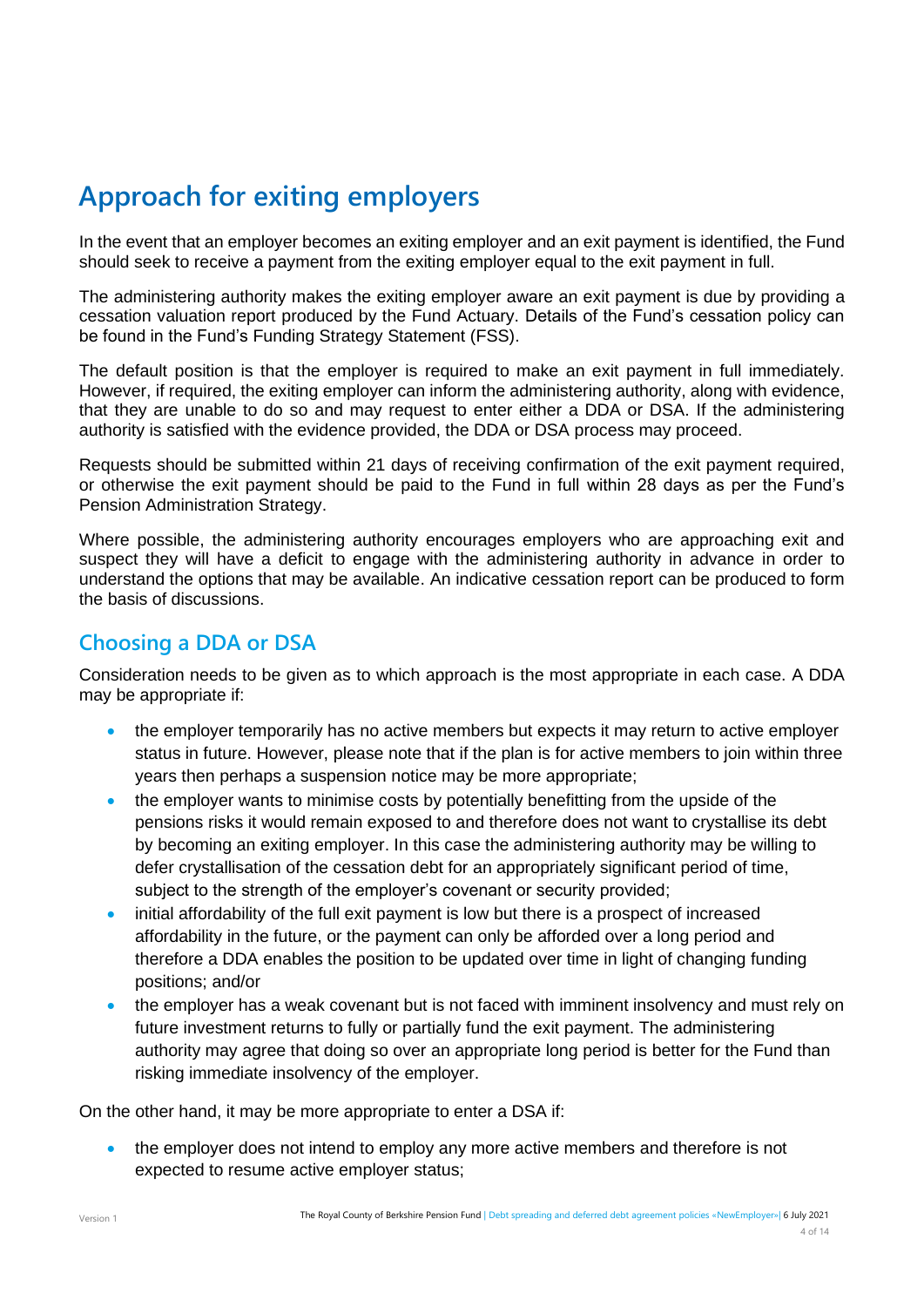- the employer wishes to crystallise its debt to the Fund and therefore not be subject to any of the pensions risks that could cause the amounts payable to the Fund increasing (or decreasing) in future;
- the employer has ample resources to make the payment within the near future but not immediately; and/or
- the employer is deemed to have a very weak covenant and so the administering authority will want to try to recoup as much of the exit payment as possible before the employer becomes insolvent.

The administering authority has the right to refuse a DSA or DDA request if they believe it is not in the best interests of the Fund or the other participating employers, for example if entering a DSA or DDA increases the risk of a deficit falling to the other employers.

In considering each request for a DDA or DSA arrangement from an exiting employer the administering authority will take actuarial, covenant, legal and other advice as necessary. Proposed DDAs/DSAs will always be discussed with the employer, whether the arrangement was at the exiting employer's request or not.

Employers who may be party to either a DSA or a DDA are encouraged to discuss any potential impact on their accounting treatment with their auditors.

## <span id="page-4-0"></span>**Managing of costs**

On receiving a request the administering authority will make the employer aware that any costs associated with setting up the DDA or DSA will be the responsibility of the Scheme employer, regardless of whether the administering authority agrees to enter into the agreement or not. This may include the cost of actuarial advice, legal advice, administrative costs and any additional advice required in relation to a covenant assessment or any other specialist adviser costs. If costs deviate from those initially anticipated the administering authority will keep the exiting employer up-to-date with any increases. The administering authority will provide information on how and when payments should be made.

## <span id="page-4-1"></span>**Internal dispute resolutions**

Whether a DDA or DSA arrangement is agreed or not is ultimately the decision of the administering authority. In the event of any dispute from the employer, please refer to the Fund's internal dispute resolution procedures document which is available from the Pension Fund's [website.](https://www.berkshirepensions.org.uk/bpf/about-fund/complaints-procedure)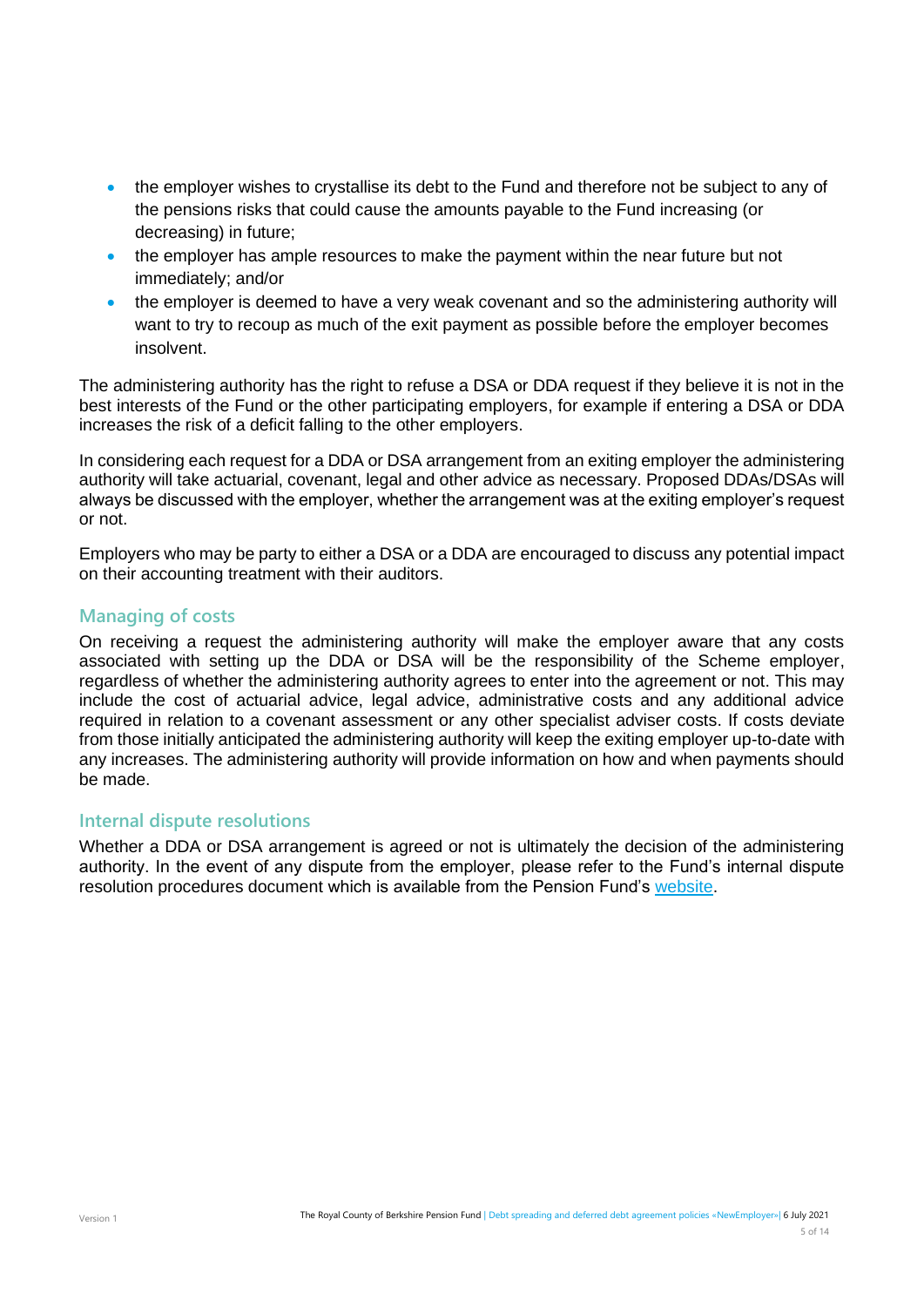## <span id="page-5-0"></span>**Deferred Debt Agreements (DDAs)**

## <span id="page-5-1"></span>**Entering into a DDA**

Under a DDA, the exiting employer becomes a deferred employer in the Fund (i.e. they remain as a Scheme employer but with no active members) and remains responsible for paying the secondary rate of contributions to fund their deficit.

## <span id="page-5-2"></span>**Information required from the employer**

When making a request to enter a DDA, the employer should demonstrate that they are unable to settle their exit payment immediately and provide any relevant information to support their request e.g. in relation to their covenant/ability to continue to make payments to the Fund on a continuing basis. Examples of information the employer may provide as evidence include the exiting employer's:

- most recent annual report and accounts
- latest management accounts
- financial forecasts
- details of position of other creditors

This is not an exhaustive list and the administering authority may request further evidence. In particular, the administering authority may commission a covenant assessment if insufficient evidence is provided.

## <span id="page-5-3"></span>**Assessing the proposal**

The administering authority will make a decision on whether to enter into a DDA within 21 days of receiving a request but this may vary to reflect specific circumstances, for example if the administering authority chooses to request a covenant assessment then the process may take longer.

To reach a decision the administering authority will consider:

- the size of the exiting employer's residual liabilities relative to the size of the Fund;
- the size of the exit payment relative to the costs associated with entering into a DDA;
- whether a debt spreading agreement or suspension notice would be more appropriate (see specific circumstances below);
- any information provided by the exiting employer to support their covenant strength, including any information on a guarantor or other form of security that the employer may be able to put forward to support their covenant;
- the results of any covenant review carried out by the Fund Actuary or a covenant specialist;
- the exiting employer's accounts;
- the potential impact on the other employers in the Fund; and
- the opinion of the Fund Actuary.

The administering authority is not obliged to accept an exiting employer's request for a DDA. For example, in the following circumstances the administering authority may consider a DDA not to be appropriate:

• the exiting employer could reasonably be expected to settle their exit payment in a single amount;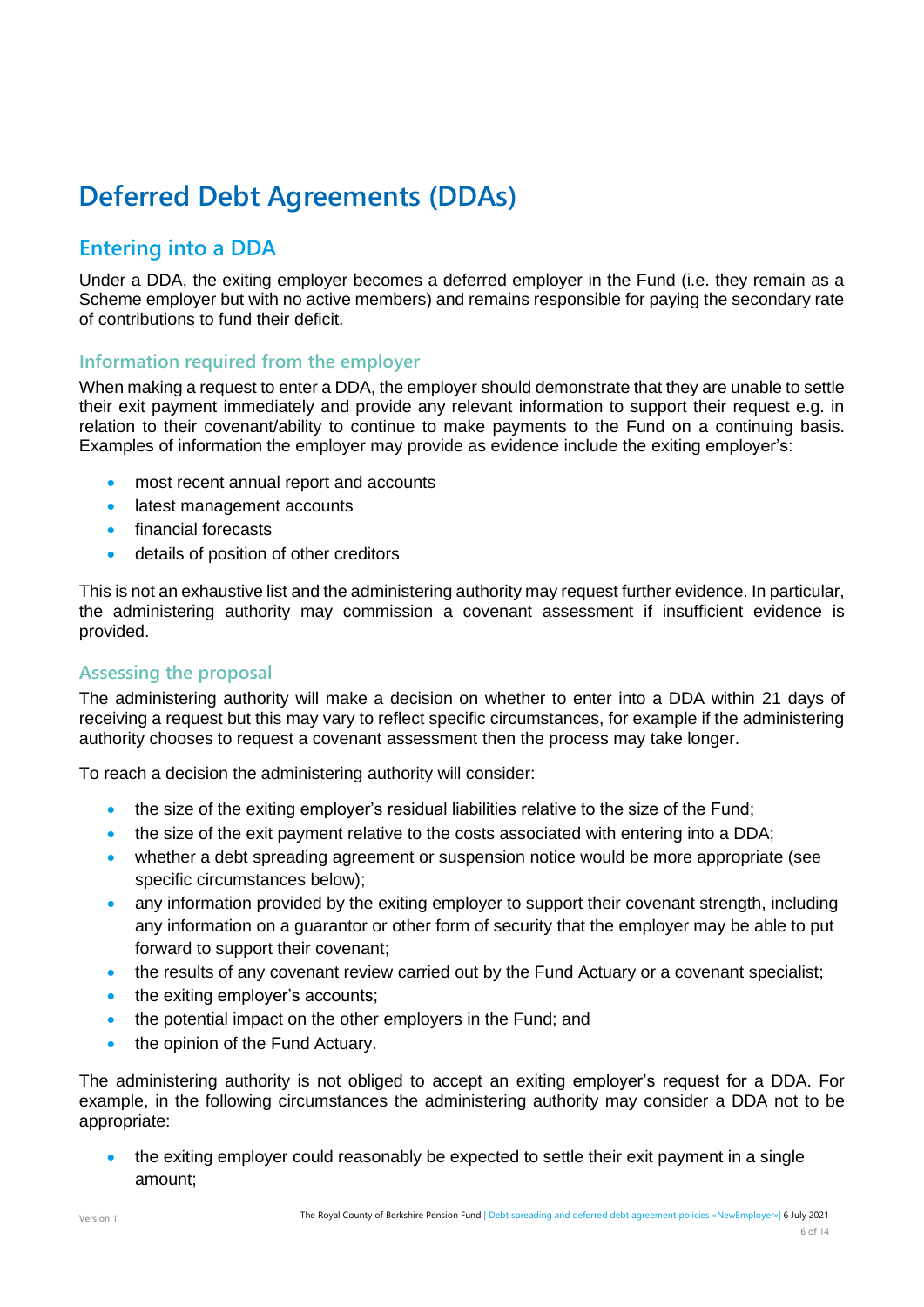- it is known or likely that another active member will come into employment in the three years following the cessation date (in these cases a suspension notice would be considered more appropriate than a DDA); or
- the administering authority is concerned that where a DDA is entered, that the employer could not afford the impact of any negative experience which would result in an increase in the required secondary rate of contributions and an increase in the employer's overall deficit (in these cases a debt spreading agreement would be considered more appropriate as the payments are fixed throughout the term of the agreement).

Once all information has been considered the administering authority will consult with the exiting employer as required under the Regulations. If the administering authority does not wish to enter into a DDA they will explain to the exiting employer their reasoning and any alternatives (e.g. a debt spreading agreement, suspension notice or indeed require the exit payment in full). If the administering authority accepts the request to enter into a DDA, they will notify their legal advisers and Fund Actuary. If the administering authority has concerns about the level of risk arising due to the DDA, the administering authority may only accept the request subject to a one-off cash injection being made by the exiting employer or security being provided as an additional guarantee.

## <span id="page-6-0"></span>**Setting up a DDA**

Once agreed that a DDA is permitted, the terms of the DDA will be agreed between the administering authority and the exiting employer and will be set out in a formal legal agreement.

The administering authority and the exiting employer (with the assistance of the Fund Actuary) will negotiate an appropriate duration of the agreement which will consider the exiting employer's affordability and anticipated strength of covenant over the agreement period. If the exiting employer has sufficient reserves, the administering authority may require an immediate cash payment so that the DDA can start from an acceptably stronger funding position.

The Fund Actuary will calculate secondary contributions on an appropriate basis as agreed with the administering authority and following consultation with the exiting employer, taking into account any cash payments made in advance. The secondary contributions will be reviewed at each actuarial valuation and certified as part of the Fund's Rates and Adjustments Certificate until the termination of the agreement. Therefore payments throughout the agreement are not known in advance and may increase or decrease at each valuation to reflect changes in the employer's funding position.

The timeline from consultation with the exiting employer to entering into a DDA to the signing of the agreement will vary. Where possible all parties will aim to have the agreement signed within 3 months, although there may be circumstances where timings may vary.

Once finalised, the employer will become a deferred employer in the Fund and will have an obligation to pay their secondary contributions as certified by the Fund Actuary. The responsibilities of the deferred employer will be set out in the legal agreement and these will include the requirements to:

- comply with all the requirements on Scheme employers under the Regulations except the requirement to pay a primary rate of contributions but including any additional applicable costs, such as strain costs as a result of ill health retirements;
- adopt the relevant practices and procedures relating to the operation of the Scheme and the Fund as set out in any employer's guide produced by the administering authority;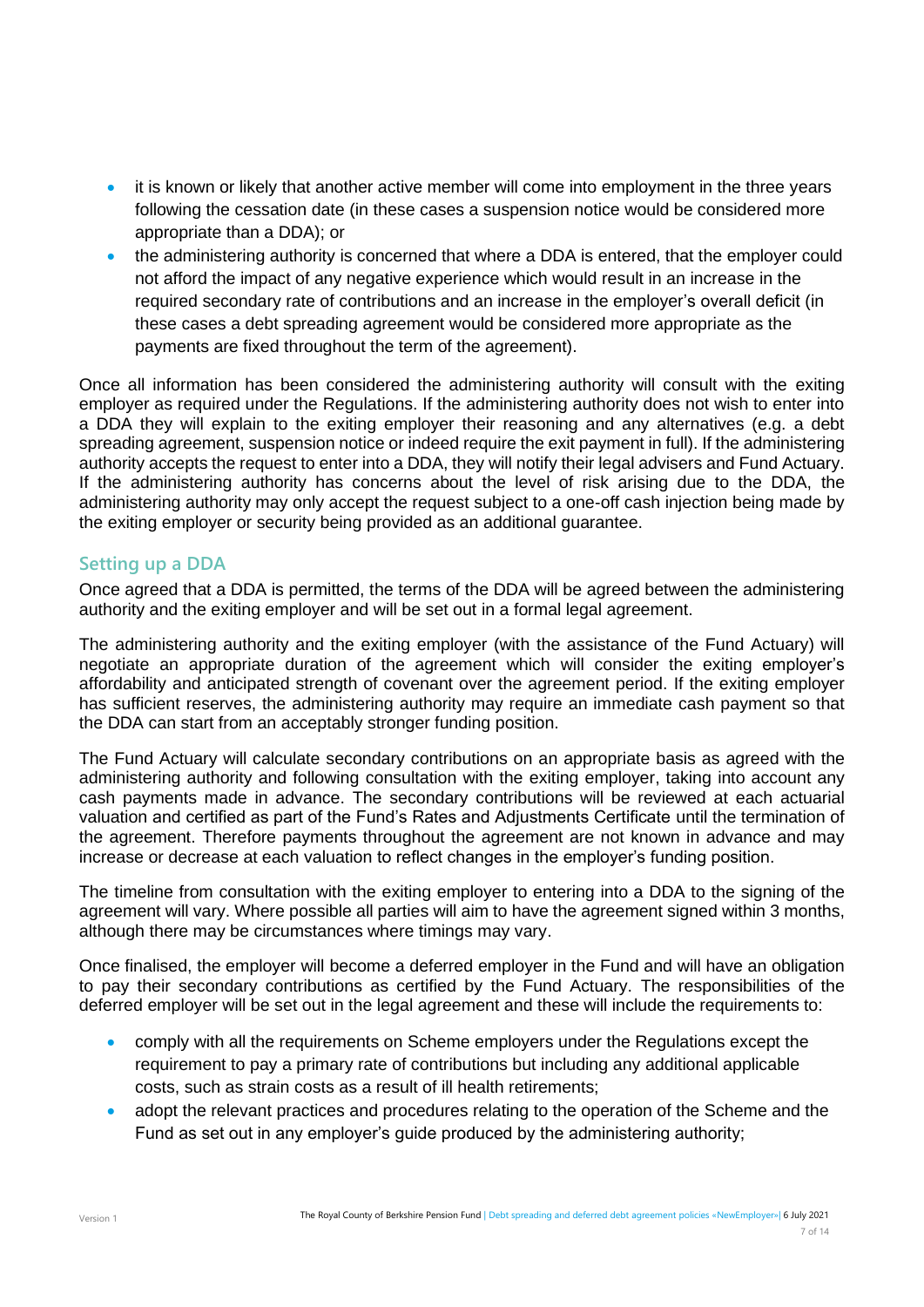- comply with all applicable requirements of data protection law relating to the Scheme and with the provisions of any data-sharing protocol produced by the administering authority and provided to the deferred employer;
- promptly provide all such information that the administering authority may reasonably request in order to administer and manage the agreement; and
- give notice to the administering authority, of any actual or proposed change in its status, including take-over, change of control, reconstruction, amalgamation, insolvency, winding up, liquidation or receivership or a material change to its business or constitution.

The deferred employer should consult with their auditors about any impacts the DDA is expected to have on their accounting requirements.

## <span id="page-7-0"></span>**Monitoring a DDA**

A deferred debt agreement is subject to the ongoing approval of the administering authority. The administering authority reserves the right to terminate the agreement should they become concerned about a significant weakening in the deferred employer's covenant or a significant change in funding position. Conversely, if there was an improvement in the employer's circumstance then the administering authority and employer may agree to amend the terms of the agreement.

The administering authority will monitor a DDA in the following ways:

### **Changing funding position**

The administering authority will request regular, and at least annual, updates of the deferred employer's funding position in order to review the progress of the DDA. The costs of the regular reviews will fall to the deferred employer as part of the terms for putting in place a DDA.

If the funding position changes by more than 10% (in absolute terms) from the previous review then the administering authority may engage with the deferred employer to discuss a possible review of the DDA.

#### **Changing employer covenant**

The administering authority monitors the level of covenant of its Scheme employers on an ongoing basis. In particular, the administering authority commissions an employer risk review report from the Fund Actuary each actuarial valuation cycle which includes obtaining credit ratings from credit rating agencies.

Once an employer enters into a DDA, the administering authority will review the employer's covenant on a regular basis and details of this will be agreed for each DDA on an individual basis. If a deferred employer's covenant deteriorates, the administering authority may issue a notice to review and possibly terminate the agreements.

In addition, if a deferred employer requests an extension to the duration of the DDA the administering authority will consider an updated covenant review, amongst other factors, in assessing the proposal.

As a condition of entering into a DDA, the deferred employer is required to engage with the administering authority to assist with monitoring the level of covenant, for example by providing information requested by the administering authority in a timely manner.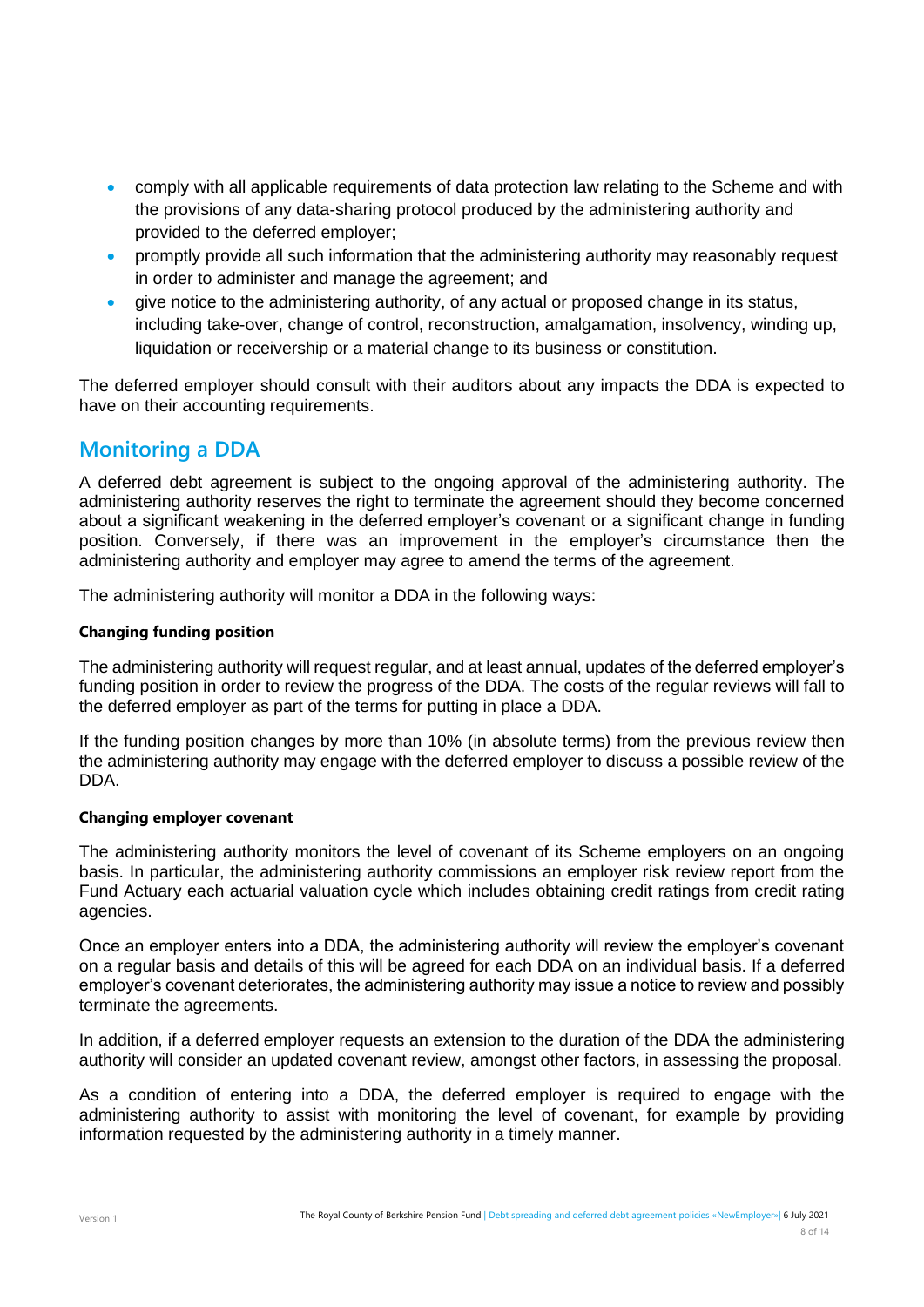#### **Timeliness of payments**

The agreement will set out whether payments are made on a monthly or annual basis, and the administering authority will monitor if contributions are paid on time. Successive late or in particular missing payments would contribute towards a notice being issued to the deferred employer to review and possibly terminate the agreement.

#### **Strength of guarantee or security**

If a particular funding basis has been used by the Fund Actuary on the understanding that there is a particular security in place (e.g. another employer in the Fund willing to underwrite the residual deferred and pensioner liabilities when the employer formally exits) then the administering authority will check there has been no change to the security at agreed regular intervals and as a minimum at each valuation cycle. The Fund Actuary may change the funding basis used to set the deferred employer's contributions depending on the strength of the security in place.

#### **Notifiable events from the deferred employer**

The deferred employer has a responsibility to make the administering authority aware of any changes in their ability to make payments or of a change in circumstance (e.g. a change of the guarantee in place mentioned above). Information should be shared with the administering authority at any time throughout the agreement to enable the administering authority to consider whether a review of the agreement should be carried out.

## <span id="page-8-0"></span>**Terminating a DDA**

## <span id="page-8-1"></span>**Events that may terminate a DDA**

As set out in Regulation 64(7E), the DDA terminates on the first of the following events:

- the deferred employer enrols new active members:
- the duration of the agreement has elapsed;
- the take-over, amalgamation, insolvency, winding up or liquidation of the deferred employer;
- the administering authority serves a notice on the deferred employer that it is reasonably satisfied that the employer's ability to meet the contributions payable under the DDA has weakened materially (or is likely to in the next 12 months); or
- a review of the funding position of the deferred employer is carried out at an updated calculation date and the Fund Actuary assesses that the deferred employer has paid sufficient secondary contributions to cover what would be due if the deferred employer terminated at the updated calculation date; in other words the review reveals no deficit remains on the relevant calculation basis.

The deferred employer can also choose to terminate the DDA at any point. Notice should be given to the administering authority at the earliest opportunity.

Termination clauses will be included in the formal DDA legal agreement.

## <span id="page-8-2"></span>**Process of termination**

Once a termination of the DDA has been triggered, the deferred employer becomes an exiting employer under Regulation 64(1). The administering authority will obtain from the Fund Actuary an exit valuation calculated at the date the DDA terminates, and a revised rates and adjustments certificate setting out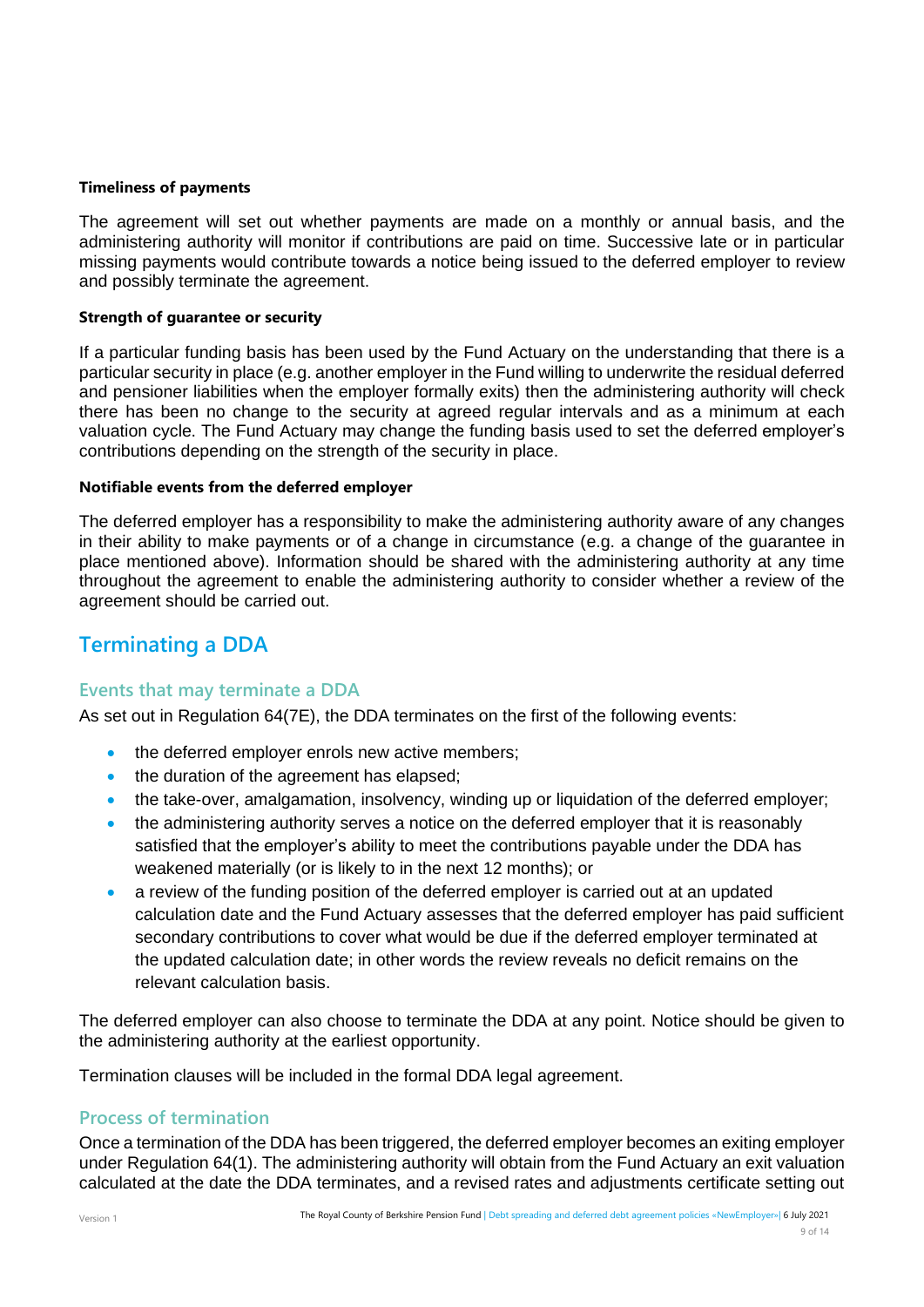the exit payment due from the exiting employer or the excess of assets in the Fund relating to the exiting employer (which would then be subject to the Fund's exit credit policy).

Once the exit payment has been made in full, the exiting employer has no further obligation to the Fund.

If the termination has been triggered because the deferred employer has enrolled new active members then the deferred employer becomes an active employer in the Fund and an immediate exit payment may not be required; this may instead be incorporated in the revised rates and adjustments certificate that will be provided in respect of the active employer. The employer remains responsible for all previously accrued liabilities and the revised contributions required from the active employer will be calculated in line with the Fund's FSS.

If the termination has been triggered because a review of the funding position of the deferred employer reveals that the secondary contributions paid to date by the deferred employer are sufficient to cover what would be due if the deferred employer terminated at the updated calculation date, then the deferred employer becomes an exiting employer and no further payments are required. The exiting employer has no further obligation to the Fund. Where there is a surplus, an exit credit may be payable as determined by the administering authority and in line with the Fund's exit credit policy.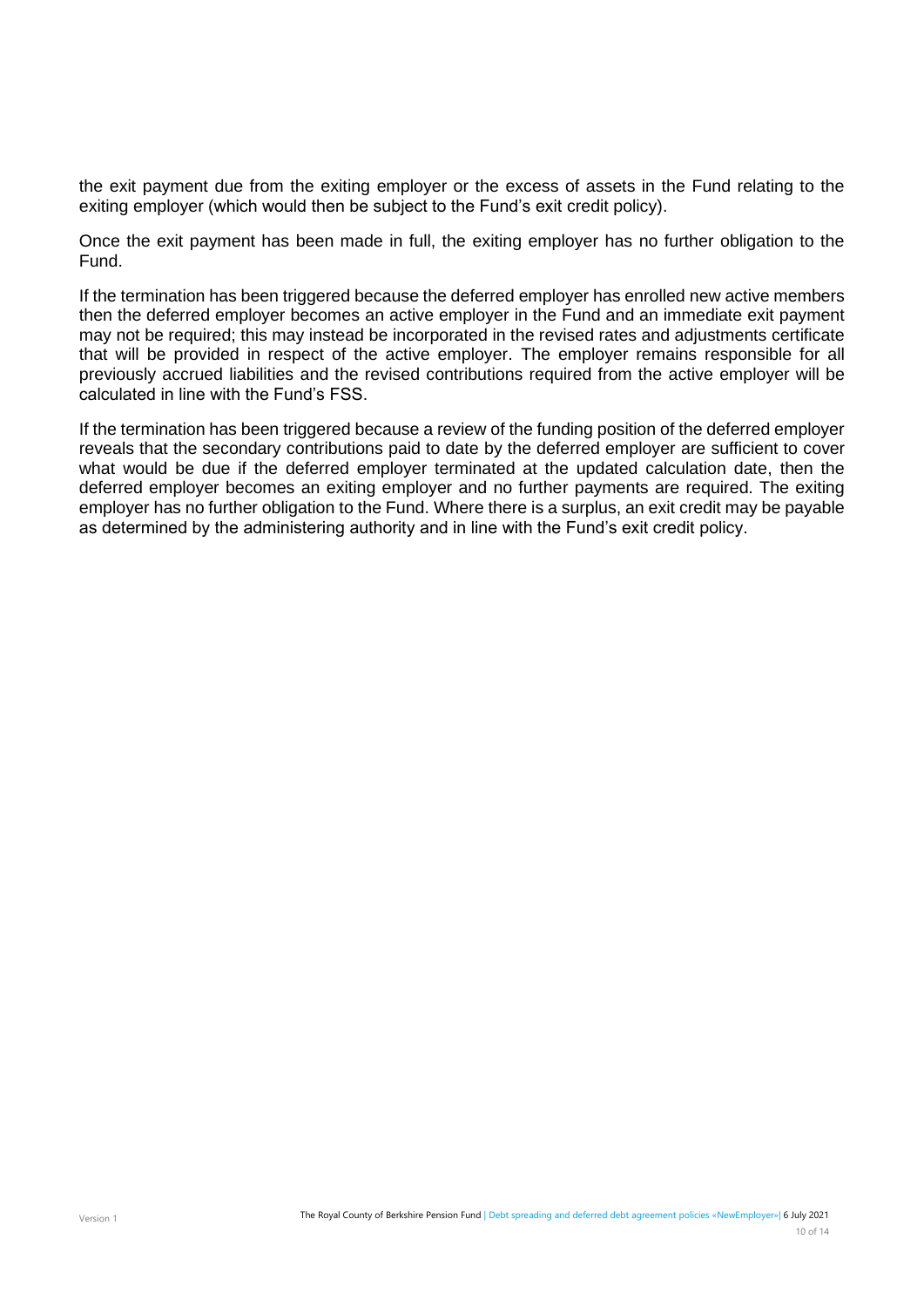## <span id="page-10-0"></span>**Debt Spreading Agreements (DSAs)**

## <span id="page-10-1"></span>**Entering a DSA**

Under a DSA, the cessation debt is crystallised and spread, with interest, over a period deemed reasonable by the administering authority having regard to the views of the Fund Actuary and following discussion with the exiting employer. The payments are fixed and are not reviewed at each actuarial valuation.

## <span id="page-10-2"></span>**Information required from the employer**

When making a request to enter a DSA, the exiting employer should demonstrate that they are unable to settle their exit payment immediately and provide any relevant information to support their request e.g. in relation to their covenant/ability to continue to make payments to the Fund. Examples of information the exiting employer may provide as evidence include the employer's:

- most recent annual report and accounts
- latest management accounts
- financial forecasts
- details of position of other creditors

This is not an exhaustive list and the administering authority may request further evidence. In particular, the administering authority may commission a covenant assessment if insufficient evidence is provided.

## <span id="page-10-3"></span>**Assessing the proposal**

The administering authority will make a decision on whether to enter into a DSA within 21 days of receiving a request but this may vary to reflect specific circumstances, for example if the administering authority chooses to request a covenant assessment then the process may take longer.

To reach a decision the administering authority will consider:

- the size of the exit payment relative to the exiting employer's business cashflow;
- the size of the exit payment relative to the costs associated with entering into a DSA;
- whether a deferred debt agreement or suspension notice would be more appropriate;
- any information provided by the employer to support their covenant strength;
- the results of any covenant review carried out by the Fund Actuary or a covenant specialist;
- the merit of any quarantees from another source and whether this is deemed sufficient to cover the outstanding payments should the exiting employer fail;
- the exiting employer's accounts;
- the potential impact on the other employers in the Fund; and
- the opinion of the Fund Actuary.

The administering authority is not obliged to accept an exiting employer's request for a DSA. For example, in the following circumstances the administering authority may consider a DSA not to be appropriate:

• the exiting employer could reasonably be expected to settle their exit payment in a single amount;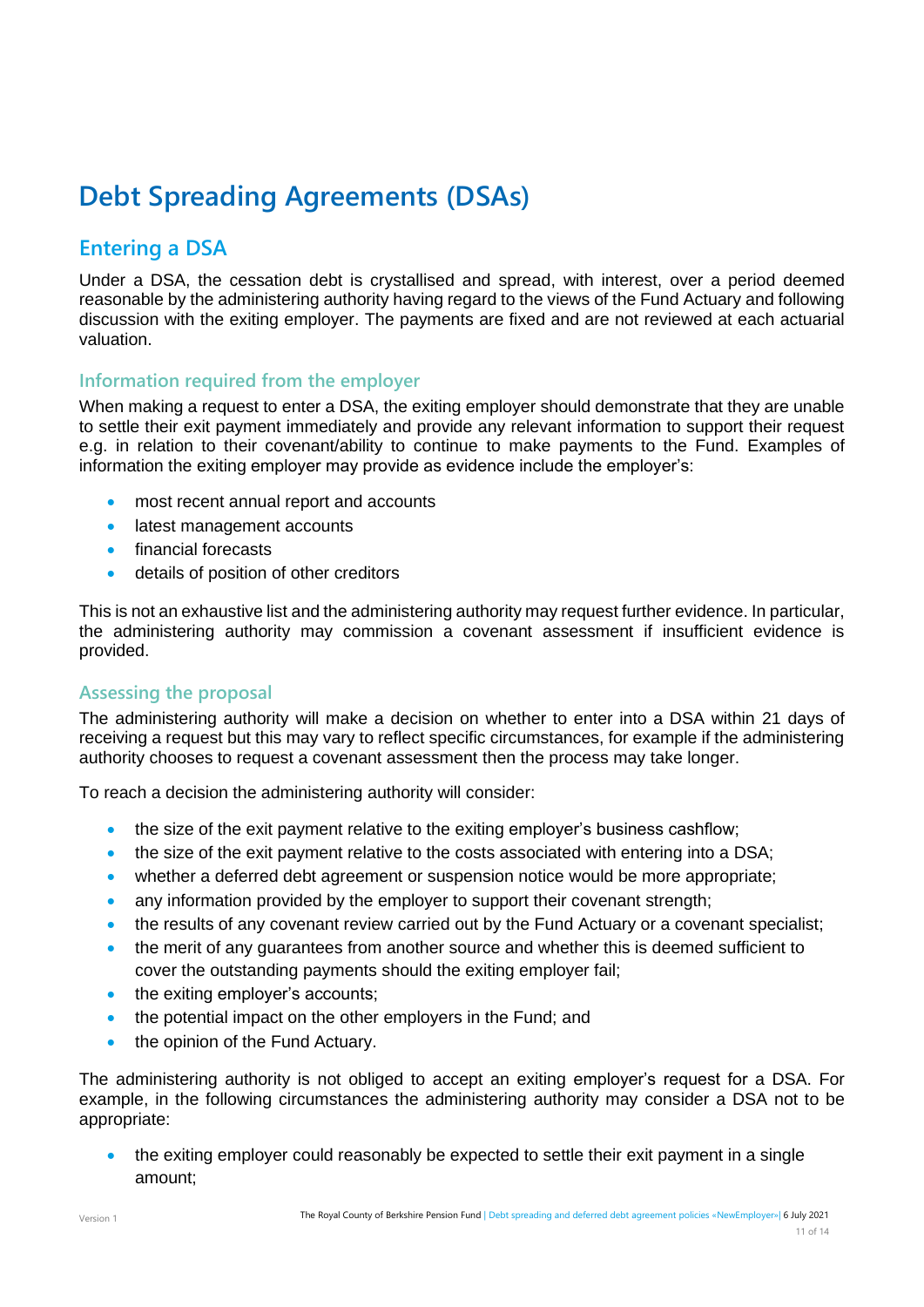- there is doubt that the exiting employer can operate as a going concern during the spreading period; or
- the exiting employer cannot afford the speeded payments over the maximum spreading period or is requesting a spreading period longer than the maximum (see below).

The structure of the DSA is at the discretion of the administering authority having taken advice from the Fund Actuary and consulted with the exiting employer. The structure should protect all other employers in the Fund whilst being achievable for the exiting employer. The structure of the DSA will take into consideration:

- the period that the payments will be spread. This is expected to be no more than 5 years. For longer periods it may be more appropriate to consider a deferred debt agreement but the administering authority reserves the right to set whatever spreading period they deem appropriate provided they are satisfied with the exiting employer's ability to meet the payments over that period. The length of the spreading period will be set as to be as short as possible whilst remaining affordable for the exiting employer;
- the interest rate applicable to the spread payments. In general, this will be set with reference to the discount rate in the exiting employer's cessation valuation report;
- the regularity of the payments and when they fall due;
- other costs payable; and
- the responsibilities of the exiting employer during the spreading period (for example, to make payments on time and to notify the administering authority of a change in circumstances that could affect their ability to make payments).

Once all information has been considered the administering authority will consult with the exiting employer as required under the Regulations. If the administering authority does not wish to accept the exiting employer's request to enter into a DSA they will explain their reasoning and any alternatives (e.g. a DDA, suspension notice or indeed require the exit payment in full). If the administering authority accepts the request to enter into a DSA, they will notify their legal advisers and Fund Actuary. If the administering authority has concerns about the level of risk arising due to the DSA, the administering authority may only accept the request subject to a one-off cash injection being made by the exiting employer or security being provided as an additional guarantee.

## <span id="page-11-0"></span>**Setting up a DSA**

The administering authority and the exiting employer, with the assistance of the Fund Actuary, will then negotiate the structure of the schedule of payments which takes into consideration the exiting employer's affordability and an appropriate period of the spreading.

The schedule of payments will be set out in a revised rates and adjustments certificate prepared by the Fund Actuary. There may be circumstances where timings may vary, however, in general the certificate will be prepared and provided to the exiting employer within 14 days of agreeing the structure of the schedule of payments with the exiting employer.

## <span id="page-11-1"></span>**Monitoring a DSA**

Over the term that the cessation debt payment is spread, the administering authority will monitor the ability and willingness of the exiting employer to pay the schedule of contributions in the revised rates and adjustments certificate. While it is expected the schedule of payments would be fixed for the spreading period, the administering authority may alter the structure of the schedule at any time if there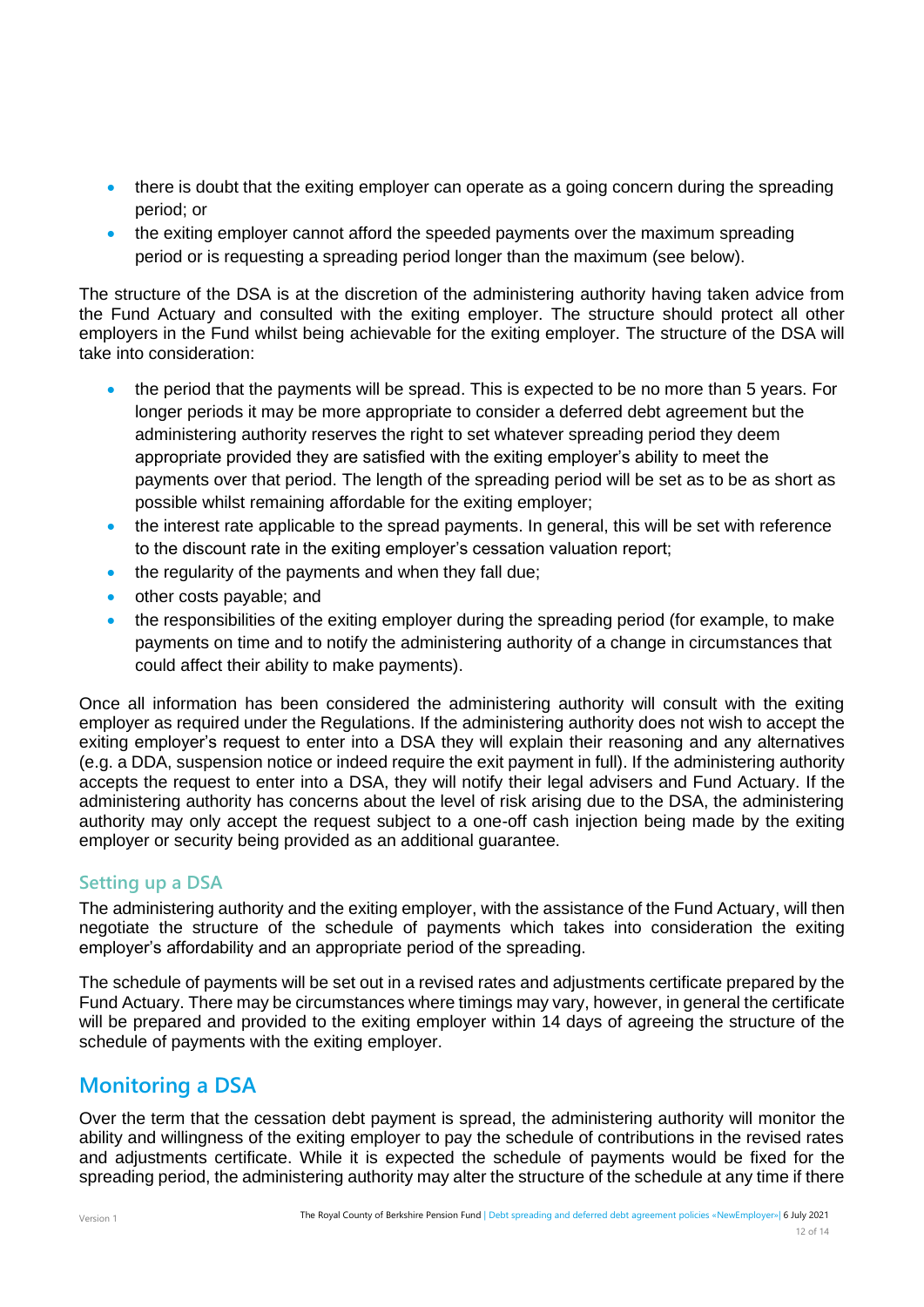is a change in the exiting employer's circumstances or indeed, if the exiting employer wanted to pay the remaining balance. This will be agreed on a case by case basis and set out in a side agreement as required.

The administering authority will be in regular contact with the exiting employer until their obligations to the Fund are removed when all payments set out in the schedule of payments are made.

Examples of factors which will be monitored are set out below. Should any of these raise any concerns with the administering authority then the DSA may be reviewed and/or terminated.

#### **Changing employer covenant**

The administering authority will monitor the ability of the exiting employer to make their set payments by monitoring publicly available information such as credit ratings and/or company accounts as well as keeping in regular contact, at least annually, with the exiting employer to ensure that the payments can be met.

As a condition of entering into a DSA, the exiting employer is required to engage with the administering authority to assist with monitoring the level of covenant, for example by providing information requested by the administering authority in a timely manner.

#### **Timeliness of payments**

The DSA will set out whether payments are made on a monthly or annual basis and how long for, and the administering authority will monitor if contributions are paid on time. Successive late or in particular missing payments would contribute towards further interest charges or the spreading agreement may be reviewed and/or terminated.

#### **Strength of guarantee or security**

If a particular schedule of payments has been agreed between the administering authority and the exiting employer on the understanding that there is a particular security in place (e.g. another employer in the Fund willing to pay the remaining balance or a fixed charge on property that covers the remaining balance) then the administering authority will check there has been no change to the security regularly. The frequency of these reviews may reduce as the level of outstanding debt reduces. The administering authority with advice from the Fund Actuary may change the schedule of payments depending on the strength of the security in place. The exiting employer would be consulted prior to any changes.

#### **Notifiable events from the exiting employer**

The exiting employer has a responsibility to make the administering authority aware of any changes in their ability to make payments or of a change in circumstance that affects their ability to make payments. Information should be shared with the administering authority at any time throughout the agreement to enable the administering authority to consider whether a review of the agreement should be carried out.

## <span id="page-12-0"></span>**Terminating a DSA**

## <span id="page-12-1"></span>**Events that may terminate a DSA**

On paying all the payments set out in the revised rates and adjustments certificate the exiting employer will no longer have any obligations to the Fund.